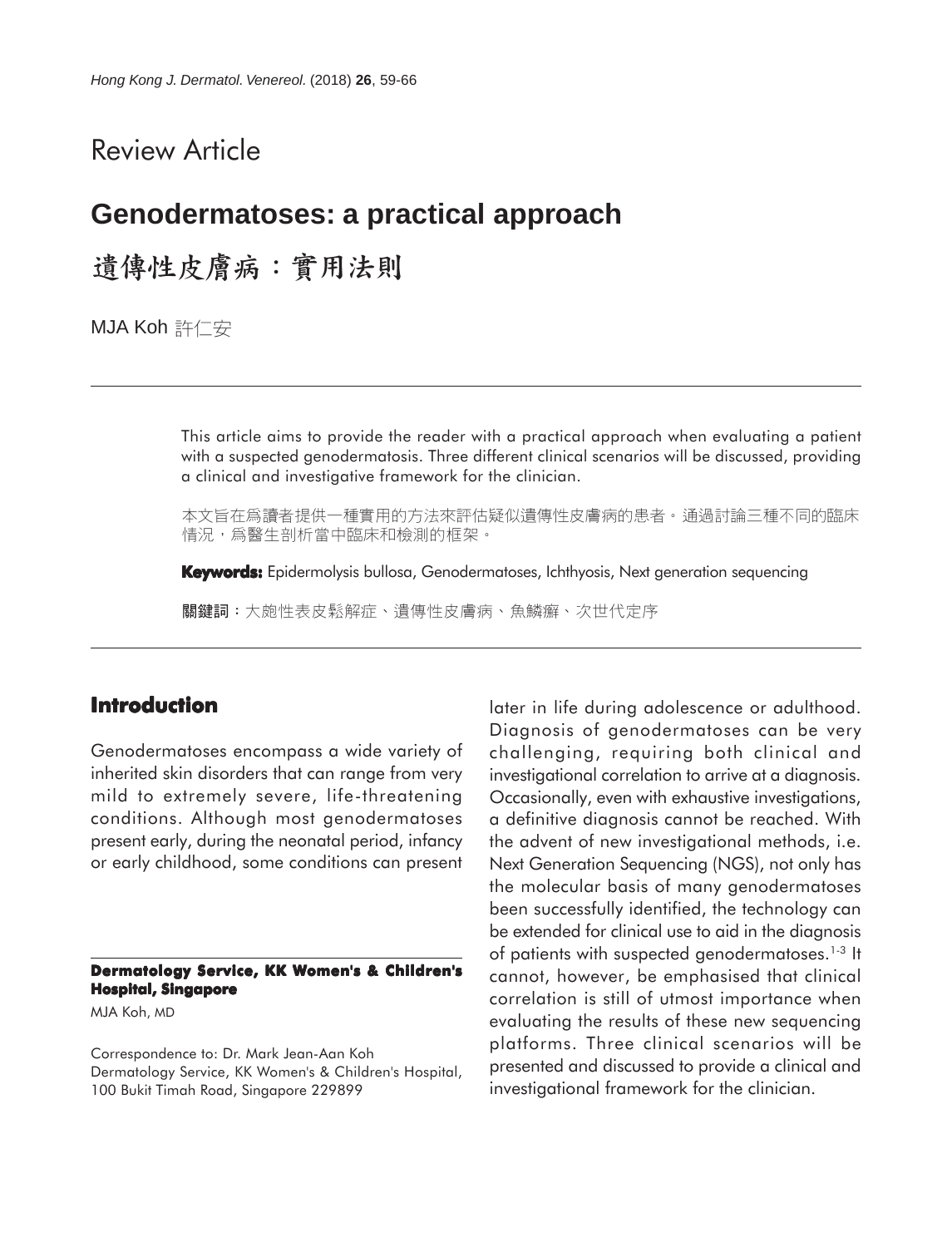# **The blistering baby**

#### *Case*

A 2-day-old boy was referred from the hospital's neonatal unit for evaluation of blisters and erosions since the first day of life. The baby was otherwise well with no features of sepsis. He was born at 38 weeks gestation to parents of nonconsanguineous marriage. His birth weight was 2.8 kg and there was no family history of blistering or skin fragility. On examination, there are extensive blisters and erosions over the trunk, limbs and face (Figure 1). A possible diagnosis of inherited epidermolysis bullosa was made and a skin biopsy from a freshly-induced blister was performed for immunofluorescence mapping (IMF). This showed a sub-epidermal blister with cleavage occurring at the basement membrane level and absence of BP180 (collagen VII) (Figure 2). Genetic testing with Sanger sequencing revealed a mutation in the BP180 gene, confirming the diagnosis of junctional epidermolysis bullosa (JEB) due to mutation in BP180 (collagen VII). The patient was treated with non-adherent silicone dressings and minimal handling.

#### *Discussion*

When presented with a neonate or young infant with blistering and skin fragility, differential diagnoses to consider include sucking blisters, infections (e.g. impetigo, scalded skin syndrome, herpes infections), bullous mastocytosis, inherited mechanobullous disorders (epidermolysis bullosa) and rarely, autoimmune bullous disorders from transfer of maternal autoimmune antibodies. If the child is unwell (e.g. temperature instability, respiratory distress, poor feeding etc.), it is important to exclude perinatal infections and initiate appropriate anti-microbials (antibiotics, anti-viral medications).

Epidermolysis bullosa (EB) is caused by genetic mutations in proteins located at or adjacent to



**Figure 1.** Extensive blisters and erosions in a baby with junctional epidermolysis bullosa with collagen XVII mutation.



**Figure 2. 2.** (a) Subepidermal blister with absent BP180/COLXVII staining on immunofluorescence mapping. (b) Positive control with BP180/COLXVII immunofluorescence mapping.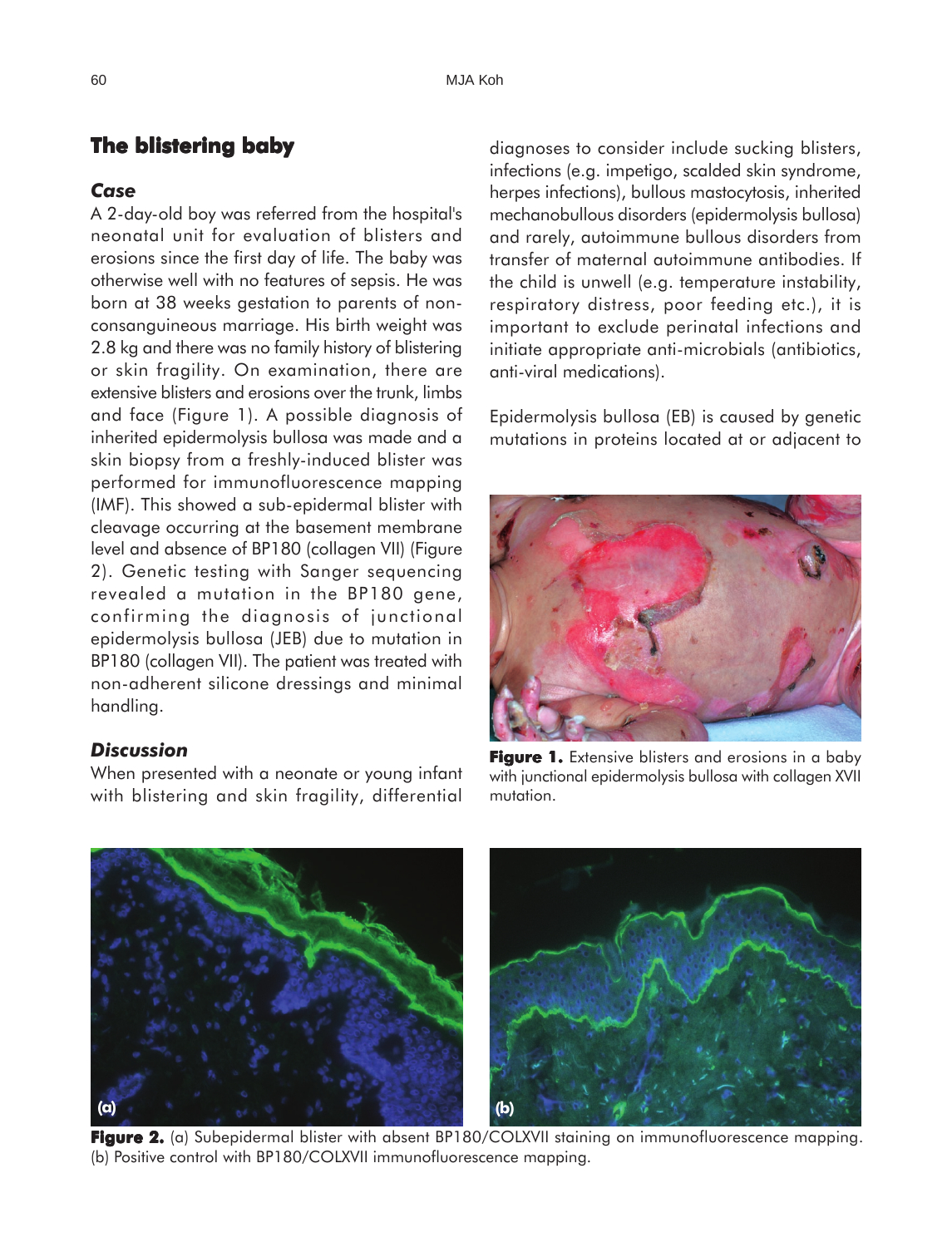the basement membrane, between the epidermis and dermis of the skin. According to the latest EB classification, there are four main classes of EB, classified according to the level of skin cleavage.4,5 Intraepidermal cleavage leads to either suprabasal EB or basal EB simplex (EBS). Supra-basal EB is extremely rare and is caused by mutations in desmoplakin, plakoglobin and plakophilin, proteins found in the desmosomal complex.<sup>6</sup> EBS is most commonly caused by mutations in keratin 5 or keratin 14, and is inherited in an autosomal dominant fashion. Patients with EBS present usually with mild blistering at sites of repeated trauma, e.g. soles of feet and hands. Blistering usually improves with age and patients can develop palmo-plantar hyperkeratosis during adolescence and early adulthood as a physiological response to repeated blistering. A more severe form of EBS (generalised, severe; Dowling-Meara) can present with more extensive blistering from birth. Rare cases of EBS associated with muscular dystrophy and less commonly, pyloric atresia, is caused by mutations in PLEC1 gene, encoding the protein, plectin.7 Junctional EB (JEB) presents usually with severe blistering and is inherited in an autosomal recessive fashion. Mutations in laminin 332 produce the most severe form of JEB (generalised; Hurlitz). These patients present with severe, extensive blistering and erosions, and usually die in infancy or early childhood from infection and sepsis. Extensive granulation tissue, severe nail dystrophy and mucosal involvement are classical findings. Less severe forms of JEB (generalised, intermediate or localised) are caused by mutations in laminin 332 or BP180 (collagen XVII). Mutations in integrins α6 or β4 causes JEB with pyloric atresia. These patients present with early gastric outlet obstruction (e.g. vomiting, feed intolerance) and can have severe skin blistering. More recent literature reports mutations in β4 integrin causing a milder form of skin fragility but in association with severe desquamative enteropathy.8 Dystrophic EB (DEB) is caused by mutations in collagen VII and can be inherited as autosomal dominant (DDEB) or autosomal recessive (RDEB). The recessive form is more severe with extensive blistering and erosions from birth, severe scarring causing pseudo-amputation and webbing of the digits, mucosal involvement and milia formation. Aggressive squamous cell carcinomas can occur in adolescence and early adulthood, leading to early death if not treated expediently. The fourth major form of EB is Kindler syndrome, inherited in an autosomal recessive fashion, where skin cleavage occurs at different levels of the skin and is caused by mutations in the FERMT-1 gene that encodes the focal adhesion protein kindlin-1.<sup>9</sup> Interestingly, patients with Kindler syndrome present with photosensitivity in addition to skin fragility. Squamous cell carcinomas can also occur in these patients.

Investigations to confirm the diagnosis of EB include IMF, electron microscopy and / or genetic testing. IMF has now superseded electron microscopy in the initial diagnosis of EB.<sup>10,11</sup> It is performed on a freshly-induced blister, by rubbing the skin with a soft eraser until an early blister forms. A punch biopsy is performed at the edge of the blister. Multiple 5 micrometre thin cryosections are cut and placed on microscope slides, and a panel of antibodies against proteins involved in EB is applied to the slides. The slides are then read under an immunofluorescence microscope to identify the level of skin cleavage and the absence/presence of the EB proteins. After identification of the probable involved protein, genetic testing of the suspected gene can be performed to confirm the mutation.

Depending on the clinical severity, treatment of EB include prevention of blisters, wound care using non-stick dressings, pain control, adequate feeding and nutrition, detection and treatment of infections, prevention and treatment of syndactyly and contractures, dental care, surveillance for complications (including squamous cell carcinoma), genetic counselling, and psychosocial support.<sup>12</sup> DEBRA, the support group for EB patients, has offices in many countries around the world. They can provide psychological, emotional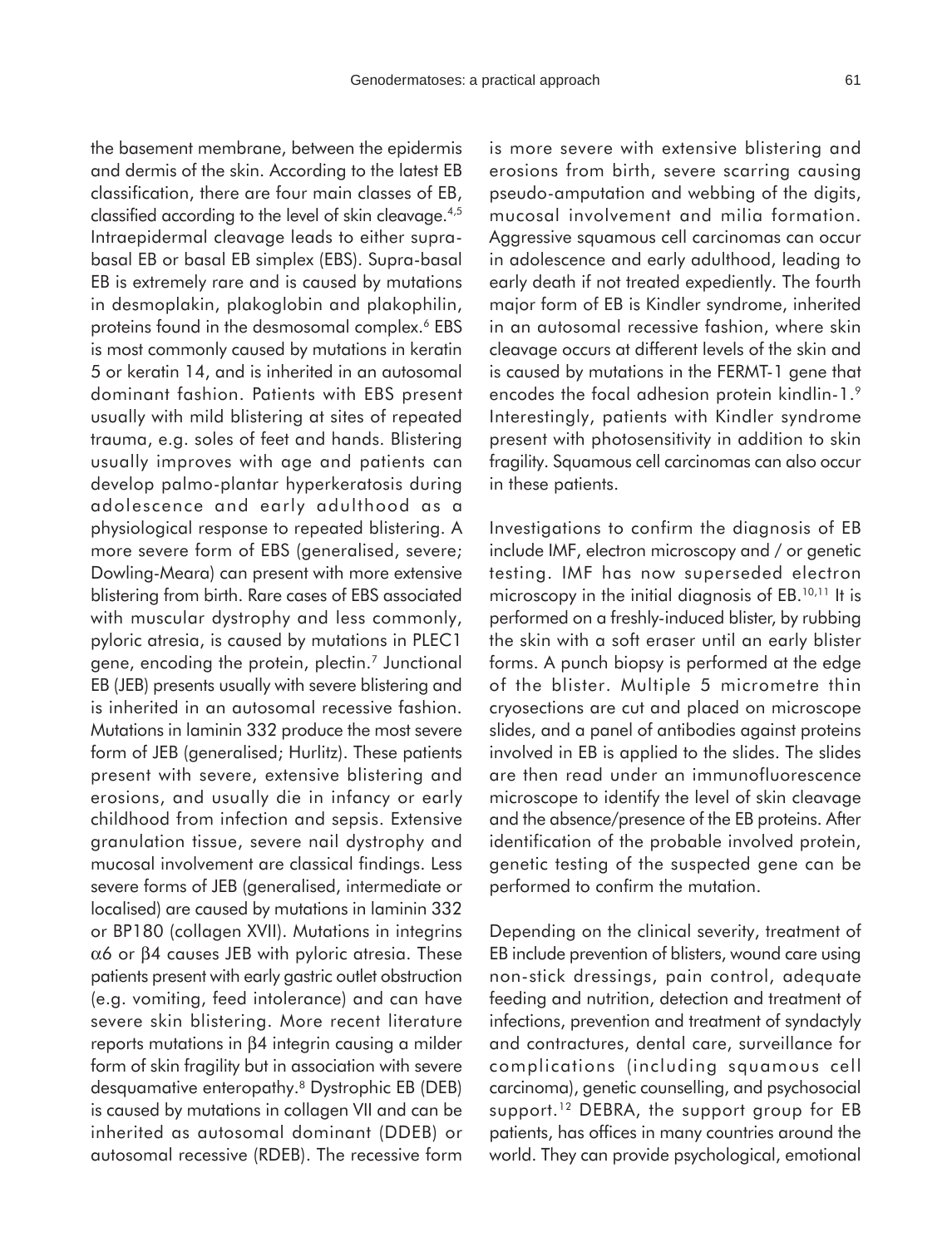and financial support to EB patients. Research into new treatments for EB are being performed around the world and the reader is advised to keep up with new literature in the management of EB.13

# **The red and scaly baby**

#### *Case scenario*

A 2-day-old boy was referred from the hospital's neonatal unit for generalised erythema and thick scaling. He was born at 36 weeks gestation to parents who were first cousins. On examination, his entire skin surface is covered with a thick collodion membrane and he has features of ectropion and eclabium. Blood from the baby and his parents were sent for NGS using the TruSight gene panel, which showed a homozygous mutation in the transglutaminase-1 gene. Both his parents were carriers of the mutation. The patient was treated with frequent moisturisation using white soft paraffin. After a month, the thick collodion scales had desquamated, leaving generalised scaling with mild erythema (Figure 3).

#### *Discussion*

Disorders of cornification are known as the ichthyoses, and can be inherited or acquired. Acquired causes of ichthyoses include infections (e.g. HIV, leprosy), drugs and cutaneous T-cell lymphomas (e.g. mycosis fungoides). Inherited forms of ichthyoses are a heterogenous group of diseases caused by mutations in proteins or lipids involved in formation of the stratum corneum. They can be further classified into non-syndromic and syndromic ichthyoses.14,15 The non-syndromic ichthyoses present only with skin signs and involvement of other systems is a consequence of the skin problems. The syndromic ichthyoses present in association with systemic problems e. g. Netherton's syndrome (atopy, hair and metabolic abnormalities), Sjogren-Larsson syndrome (neurological abnormalities) and KID syndrome (keratitis, ichthyosis, deafness). A thorough history and physical examination is

warranted in all cases of congenital ichthyosis, evaluating especially for hair, neurological system, hearing, growth and development, allergic diseases and birth complications.<sup>16</sup>

Ichthyosis vulgaris (IV), the commonest form of non-syndromic ichthyosis, is caused by mutations in the filaggrin (FLG) gene. It is associated with atopic diseases (e.g. atopic dermatitis) and presents in late infancy or early childhood. It never presents as a collodion baby. X-linked ichthyosis affects boys and can present from birth, in infancy or early childhood. Patients present with extensive, "dirty" scaling, usually affecting the extensors. It occurs due to mutations in steroid sulfatase.

**Figure 3.** Baby with autosomal recessive congenital

ichthyosis (ARCI) with residual thick scaling after desauamation of initial collodion.

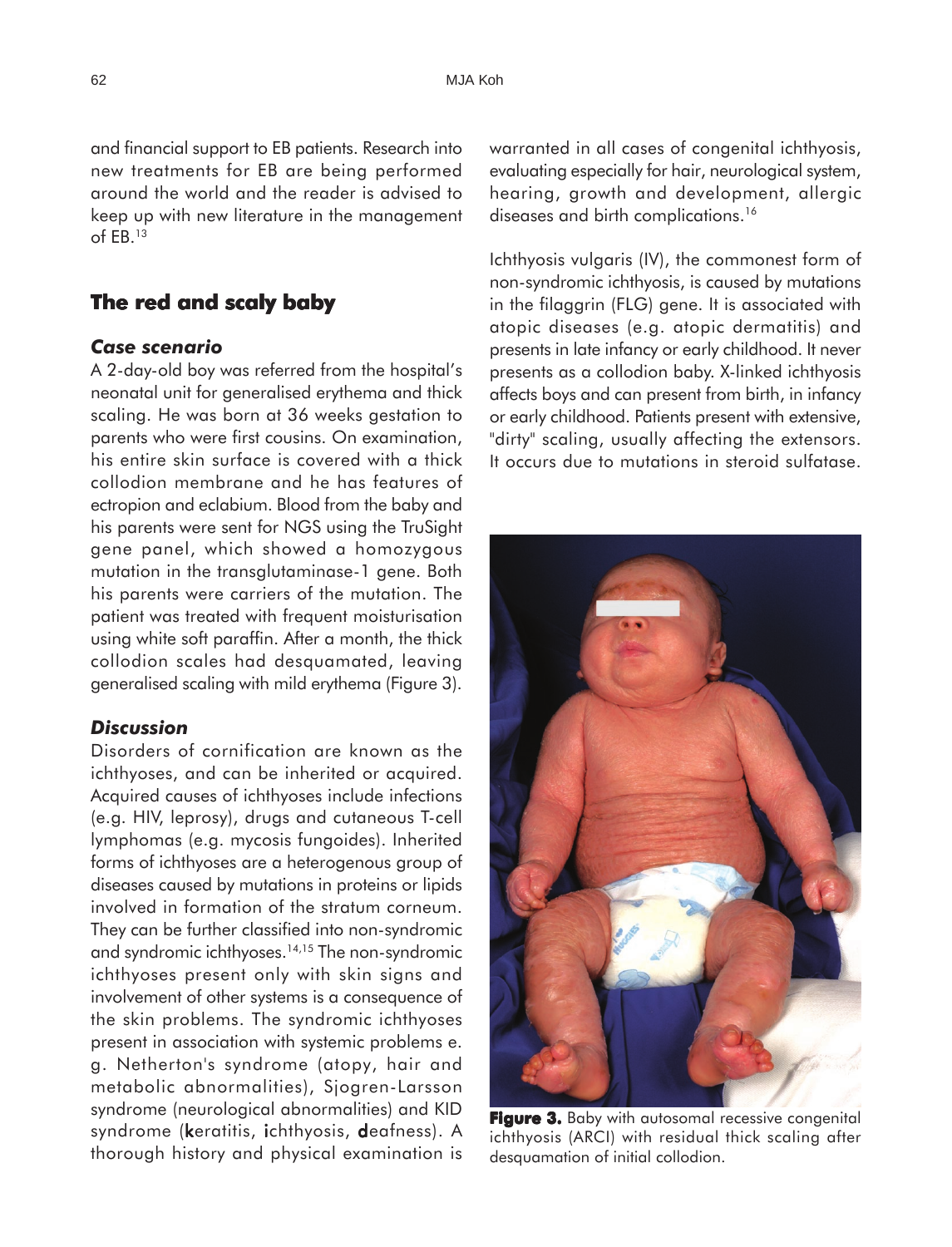Undescended testes and corneal opacities can occasionally be associated.

The presentation of collodion baby refers to the membrane-like covering of a newborn. It is not a disease entity but a clinical phenotype that can occurs secondary to several mutations causing autosomal-recessive congenital ichthyosis (ARCI). Less often, other conditions (e.g. Netherton's syndrome, Conradi syndrome, trichothiodystrophy, X-linked ichthyosis) can present as a collodion baby. The ARCI encompass a wide range of clinical phenotypes, although a common presentation is a collodion baby. The harlequin baby (Figure 4), the most severe form of ARCI is caused by mutations in ABCA12. These babies can have early mortality if not treated with systemic retinoids (e.g. acitretin) from an early age. Mutations in TGM1, ABCA12, ALOXE3, ALOX12B, CYP4F22, NIPAL4 are some of the genes that cause ARCI. After resolution of the collodion membrane, children with ARCI can present with large scales (lamellar ichthyosis) or generalised erythema with only mild scaling (congenital ichthyosiform erythroderma). Skin biopsies are not very useful in the diagnosis of the congenital ichthyoses, except if a keratinopathic/ epidermolytic ichthyosis (EI) is suspected (Figure 5). Skin biopsies will reveal vacuolation of the

suprabasal keratinocytes with distinctive eosinophilic intracytoplasmic inclusions (Figure 6), a feature known as epidermolytic hyperkeratosis (EHK). Mutations in keratin 1, 2 or 10 underlie the EI range of congenital ichthyoses. Patients present with superficial erosions that heal without scarring but subsequently lead to near generalised thickening and hyperkeratosis of the skin. Other adjunctive investigations (e.g. immunohistochemical staining, hair analysis) may be helpful in the diagnosis of certain ichthyotic conditions (e.g. Netherton's syndrome). The use of NGS, especially in the form of targeted panel sequencing has revolutionised the diagnosis of congenital ichthyoses.17 Simultaneous sequencing of multiple genes involved in congenital ichthyoses provides a faster and more cost-effective method of molecular diagnosis compared to the older Sanger sequencing. Clinical correlation, however, is required to ensure that variations found using NGS are pathological.

The management of congenital ichthyoses is mainly supportive, and includes nursing the baby in a neonatal special care or intensive care unit, using a humified incubator, with special attention to temperature, fluid and electrolyte homeostasis



Figure 4. Newborn with harlequin ichthyosis secondary to ABCA12 mutation.



**Figure 5.** Newborn with keratinopathic ichthyosis secondary to keratin 10 mutation.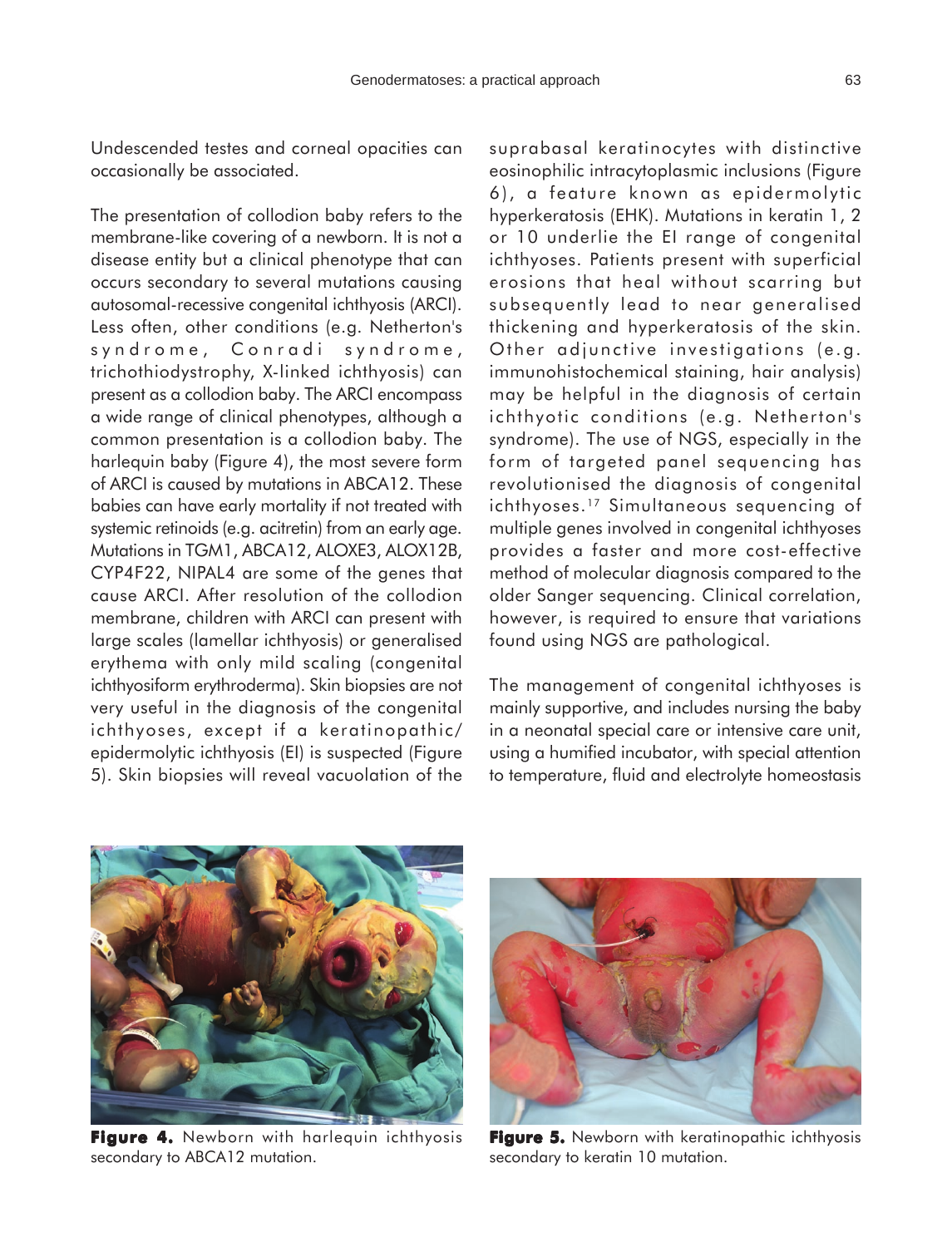and frequent application of non-irritating emollients.18 There is a role of systemic retinoids in severe cases, and may require higher doses for optimal results (e.g. acitretin 1 mg/kg/day). As there is a likelihood of recurrence in subsequent pregnancies, genetic testing and counselling should be offered to all patients with congenital ichthyoses. After identification of the mutation, prenatal or perinatal testing can be offered to parents during subsequent pregnancies.

### **The baby with a suspected genodermatoses but no obvious clinical diagnosis**

#### *Case scenario 1*

A 2-year-old Chinese girl presented at 1 month of life for severe rotavirus gastroenteritis with dehydration. She was born at term weighing 2570g (10th centile). She was the only child of non-consanguineous parents and there was no significant family history. Her weight and height were below the 3rd centiles. She had minor



**Figure 6.** Skin biopsy of patient with keratinopathic ichthyosis with vacuolation of suprabasal keratinocytes and distinctive eosinophilic intracytoplasmic inclusions.

dysmorphic features (posteriorly rotated low-set ears and mild retrognathia), hepatomegaly and short limbs. There was global developmental delay. Eczema was present from three months of age. Her hair was normal at birth but gradually became hypopigmented, coarse and curly by six months. She was subsequently hospitalised several times for recurrent diarrhoea, bacteraemia, urinary tract infections and multiple chest infections. Hair microscopy showed trichorrhexis nodosa with reduced hair shaft pigmentation. Skin biopsy showed non-specific psoriasiform dermatitis. Immunological investigations showed decreased IgG at 1.52 g/L (normal: 2.32-14.11 g/L) and decreased T and NK-cell levels. Lymphocyte proliferation to mitogens was normal and genetic testing for RAG1, RAG2 and ARTEMIS genes were negative. Further extensive investigations did not reveal a unifying diagnosis. Whole exome sequencing (WES) was performed and revealed bi-allelic truncating mutations in TTC37 (c.3507T>G; p.Y1169X [paternally inherited] and c.3601C>T; p/R1201X [maternally inherited]). The mutations were absent from control databases (1000 genomes, exome sequencing project, and dbSNP 141) and were protein altering and affected highly conserved amino acid residues. There were no other additional candidate variants detected on WES. This loss-of-function mutation was therefore considered consistent with disease mechanism, confirming a diagnosis of tricho-hepato-enteric syndrome or THE-S.19

#### *Case scenario 2*

The patient is a baby girl born at full-term to nonconsanguineous Chinese parents. She was their first-born and there was no significant family history. She presented from the first week of life with a series of severe infections including rotavirus gastroenteritis, recurrent *Klebsiella* bacteraemia, oral thrush, disseminated *Mycobacterium bovis* and *Fusarium* pneumonia. There was severe failure-to-thrive and significant hepatosplenomegaly. She was referred to the dermatology service at two months of age for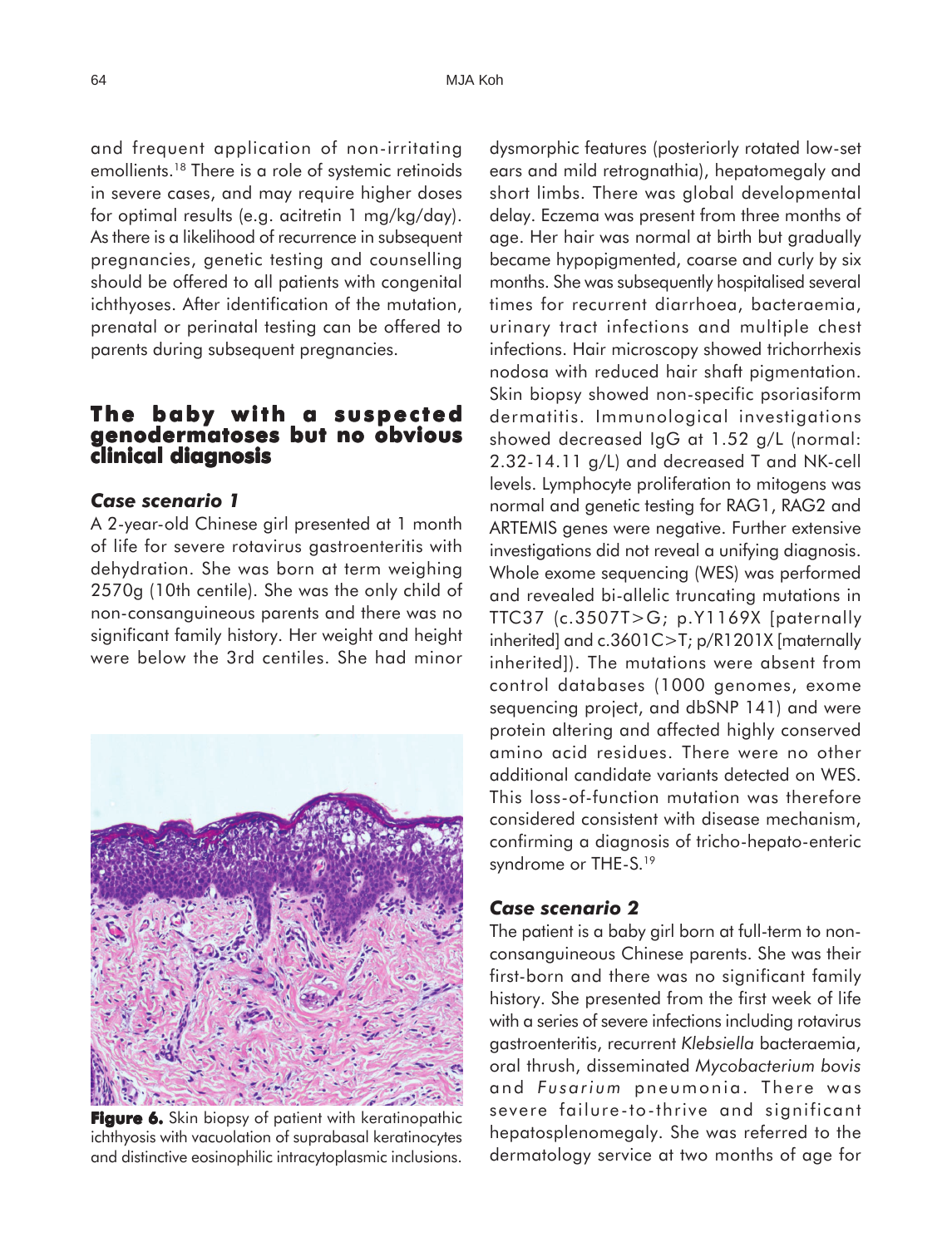extensive seborrheic dermatitis. At six months of age, she developed multiple erythematous papules over the face, trunk and limbs (Figure 7). Multiple skin biopsies showed non-specific spongiotic and psoriasiform dermatitis. She had sparse hair and delayed eruption of teeth. Further extensive investigations did not reveal a unifying diagnosis. WES was performed and revealed a de novo mutation in NFKBIA (c.101T>C; p.Leu34Pro). This mutation is a previously unknown mutation and deemed critical for IkB $\alpha$ phosphorylation and degradation. The leucine at position 34 was also highly conserved and both parents did not harbour a similar mutation. There was a total absence of sweat glands on all her skin biopsies on retrospective review. A diagnosis of anhidrotic ectodermal dysplasia with immunodeficiency caused by a mutation in NFKBIA was made after close retrospective genetic-clinical-pathological correlation.

### *Discussion*

These two cases illustrate how NGS has radically changed the clinical practice of genetic diagnosis. The first-generation genetic sequencing techniques developed in the 1970s led to major advances in the understanding of human biology and disease. In 2005, the first next generation sequencer was developed and since then, newer and more advanced technologies have been revolutionising genetic sequencing, making it more cost effective



**Figure 7.** Multiple erythematous papules on the face of a patient with anhidrotic ectodermal dysplasia with immunodeficiency.

and affordable, with more rapid turnaround times. Despite the variations in technologies, most of these high-throughput systems employ similar principles of sequencing. Genomic DNA is initially randomly spliced and used to construct a gene library. These fragments are flanked by known sequences which are then used for subsequent sequencing. It is at this stage that these libraries can be customised for genetic sequences of interest, using specific probes, for example, in WES where only exons or coding regions are sequence. Another example is where certain clinical phenotypes (e.g. congenital ichthyosis) may be caused by mutations in extensive numbers of different genes. These genes can be sequenced using designated panels (panel sequencing). After NGS sequencing, analysis of generated data is performed. Data is first aligned to a reference genome and gene variants are identified. These variants are then filtered through various criteria to determine their pathogenicity in causing disease. These criteria can include how conserved they are in different species, how common they are in the general population and their predicted effects in protein function. Finally, correlation with clinical features is paramount in determining if a variant can be determined to be the cause of the suspected disease.<sup>2</sup> After confirming a mutation that is pathogenic, genetic counselling can be offered to parents and families of affected individuals, and include prenatal and preimplantation testing, especially in the severe genetic skin disorders.3

To conclude, despite the revolution of NGS, it cannot totally replace sound clinical acumen. Thorough clinical history and physical examination is still extremely important to aid in the diagnosis of these patients, and often can still be relied on for a clinical diagnosis in most patients. As some clinical features may take time to become evident, close follow-up of patients is also crucial to evaluate for new clues that may point to a specific diagnosis. In cases where multiple systems may be involved, close collaboration with other subspecialty colleagues (e.g. geneticist, immunologist,